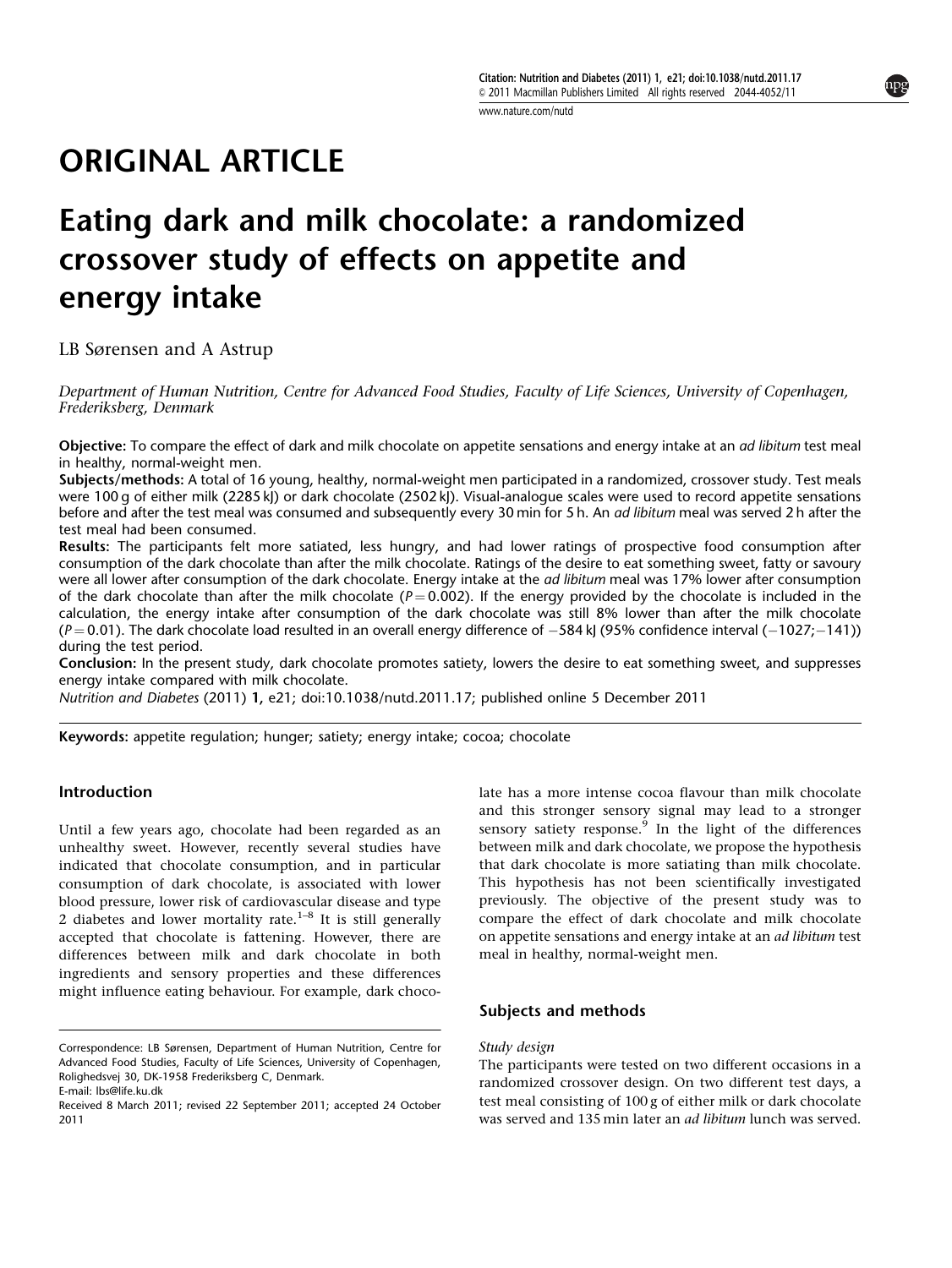#### Subjects

A total of 23 young, healthy, normal-weight men, nonsmokers, with no history of obesity or diabetes were included. An additional inclusion criterion was that the participants should be equally fond of both milk and dark chocolate. Each participant signed an informed consent document before the start of the study. Ethical approval was not required due to the non-invasive nature of the study, but the study was registered at the Danish Data Protection Agency. The participants received three bottles of wine as an honorarium on completion of the second test day.

#### Test meals

The test chocolate was 100g of either milk chocolate (Mælkechokolade, Marabou, Kraft Foods, Glostrup, Denmark) or dark chocolate (Guanaja, Valrhona, France) (Table 1). The chocolate was served together with 250 ml water.

The ad libitum test meal consisted of pizza with ham and cheese. The distribution of energy was 26 energy percent (E%) fat, 18 E% protein and 56 E% carbohydrates. The pizzas were cut in different sizes to make it difficult for the participants to compare the number of slices of pizza they ate on the two test days. The participants were asked to eat all of each pizza slice and not to leave the crust or just eat the topping. The participants were asked to drink 400 ml water together with the ad libitum meal.

#### Experimental protocol

On test days, the participants arrived at the department in the morning after having fasted for at least 12 h. Participants were weighed and recorded their baseline appetite sensations before eating 100g of either milk chocolate or dark chocolate, which was consumed in the course of 15 min. Appetite ratings were recorded on 100-mm visual analogue scales (VAS) with words anchored at each end, describing the extremes of a unipolar question (for example for hunger: 'I am not hungry at all'/'I have never been more hungry'). VAS was used to assess hunger, satiety, fullness, prospective food consumption, desires for special foods, well-being, 'how well the chocolate was liked' ('not at all'/'very much'), and the palatability of the ad libitum test meal ('bad'/'good') (taste, smell, visual appeal, aftertaste ('none'/'much') and overall palatability)[.10](#page-5-0) The participants were asked how well they liked the chocolate at time 15 min (immediately after

|                  | Dark chocolate | Milk chocolate |
|------------------|----------------|----------------|
| Energy (kJ)      | 2502           | 2285           |
| Protein (q)      | 8.9            | 6.0            |
| Fat $(q)$        | 42.3           | 32.0           |
| Carbohydrate (q) | 45.7           | 58.5           |
| Cocoa $(%)$      | 70             | 30             |
| Sugar $(q)$      | 30.3           | 44.0           |

Nutrition and Diabetes

consuming the chocolate) and the other appetite sensations were recorded every 30 min for 5 h. An ad libitum meal was served 2 h after the chocolate was consumed (Figure 1). The participants were instructed to eat until comfortably satisfied. Palatability ratings were assessed immediately after consumption of the ad libitum meal. Energy intake was measured by weighing the amount of food consumed and converting this into energy (kJ). The experimental room used in the study was a dining room that can normally accommodate 30 people. The number of participants on any one test day varied between one and four. Participants were allowed to sit in the experimental room and read or use their laptops throughout the test day. Physical activity was limited to visits to the restroom. The participants were allowed to talk to each other as long as the conversation did not involve food, appetite and related issues. Participants were placed so that they could not see how much the other participants consumed during consumption of the ad libitum meal. Music was played during consumption of the ad libitum test meal to draw the participants' attention away from each other and minimise the feeling of awkwardness while eating.

#### Statistical analyses

Baseline values were compared using a paired t-test. The effect of chocolate type on VAS scores was tested using a repeated measures analysis of covariance with the MIXED procedure in the Statistical Analysis System software package, version 9.1 (SAS Institute, Cary, NC, USA). For the period 15–135 min (before the ad libitum meal), baseline values were included as covariates. When adjusting for 'how well the chocolate was liked' these VAS scores were included as covariates, as well. For the period 195–315 min (after the ad libitum meal), the VAS scores at time 165 min, the energy intake at the ad libitum meal and the overall palatability of the ad libitum meal were all included as covariates. As VAS scores are confined to the interval (0,100), the scores were transformed (if  $X_i$  denote the scores, then  $Y_i = \arcsin$  $\sqrt{X_i/100}$ ) [\(Figure 2](#page-2-0)). As there was a significant difference in the ratings of the desire to eat something sweet at time 165 min, this parameter was tested by including the entire test period (15–315 min) with baseline values included as covariates ([Figure 4\)](#page-3-0).

The effect of type of chocolate on *ad libitum* energy intake and total energy intake was tested using a paired t-test ([Figure 3](#page-2-0)). When adjusting for 'how well the chocolate was liked', an analysis of covariance was used and the VAS scores addressing this were included as covariates. Table 1 Composition of 100 g of dark or milk chocolate



2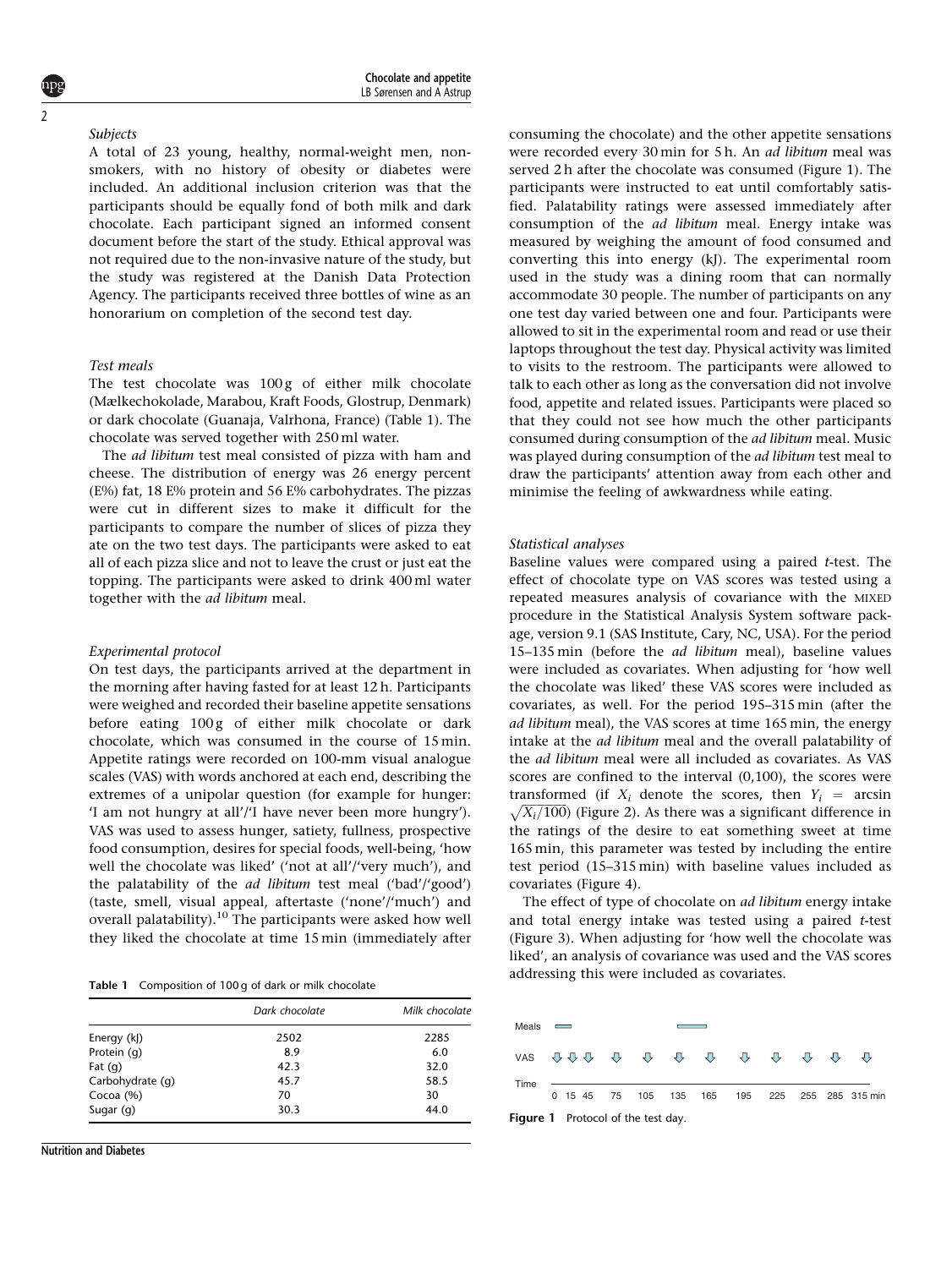<span id="page-2-0"></span>

#### Results

Of the 23 participants, 17 completed the study. Of the 17 completers, 1 was excluded because he had consumed a large amount of alcohol on the evening before the second test day. Results from 16 participants were thus included in the final analysis. The 16 participants were  $26.8 \pm 5.6$  (mean  $\pm$  s.d.) years of age and weighed  $77.9 \pm 8.2$  kg with a body mass index of  $24.0 \pm 1.6$  kg m<sup>-2</sup>.

There was no difference in how well the participants liked the two types of chocolate  $(P = not$  significant). The participants felt significantly more satiated  $(P = 0.02)$ , less hungry ( $P = 0.005$ ) and had lower ratings of prospective food consumption  $(P = 0.002)$  after consumption of the dark chocolate than after the milk chocolate (Figure 2). The significant differences persisted after adjusting for 'how well the chocolate was liked'. There were no significant differences between the test days with respect to sensations of fullness ( $P =$ not significant) (Figure 2). Ratings of the desire to eat something fatty and savoury were all significantly lower after consumption of the dark chocolate than after the milk chocolate ( $P = 0.0003$  and  $P = 0.02$ , respectively).

Energy intake at the ad libitum meal was 17% lower after consumption of the dark chocolate compared with the milk chocolate ( $P = 0.002$ ) (Figure 3). Adjusting for 'how well the chocolate was liked' did not change the result. If the energy provided by the chocolate is included in the calculation, the energy intake after consumption of the dark chocolate was still 8% lower than after the milk chocolate  $(P = 0.01)$ . Thus, the dark chocolate load resulted in an overall energy difference of -584 kJ (95% confidence



Figure 3 Mean energy intake at the  $ad$  libitum meal ( $\pm$ s.e.m.) and total energy intake,  $n = 16$ . The effect of meal type on *ad libitum* energy intake and total energy intake was tested using a paired t-test.

Figure 2 Mean satiety, hunger, prospective consumption and fullness VAS scores ( $\pm$ s.e.m.) during the two test days,  $n=16$ . The chocolate was served at 0 min and the *ad libitum* meal at 135 min. The *P*-values were obtained from repeated-measures analysis of covariance testing differences between postprandial appetite scores (15–135 min)-baseline values were included as covariates.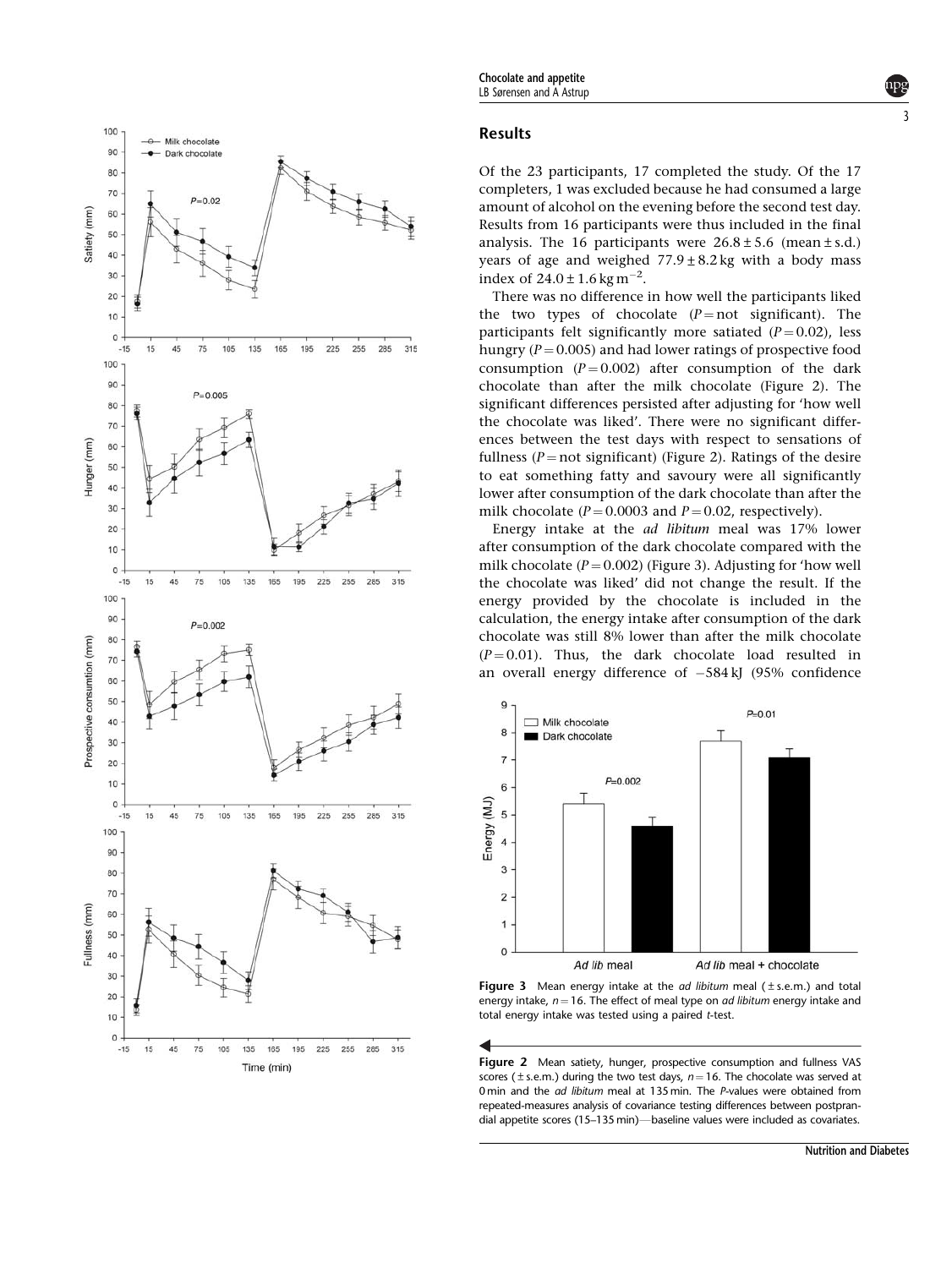

Figure 4 Mean 'desire for something sweet' VAS scores (±s.e.m.) during the two test days,  $n = 16$ . The chocolate was served at 0 min and the *ad libitum* meal at 135 min. The P-value was obtained from repeated-measures analysis of covariance including the whole period (15–315 min) with baseline values included as covariates.

 $\arctan(-1027; -141)$  during the whole test period [\(Fig](#page-2-0)[ure 3\)](#page-2-0). The palatability of the pizza was rated similarly on both the dark and milk chocolate test days.

After consumption of the ad libitum meal, there were no significant differences between the test days with respect to sensations of hunger, satiety, prospective food consumption and fullness. Nor were there any differences in subjective desires for salty, fatty or savoury foods.

The ratings of the desire to eat something sweet were significantly lower throughout the entire test day after consumption of the dark chocolate compared with the milk chocolate  $(P = 0.002)$  (Figure 4).

There was no difference in thirst and well-being during the two test days.

## Discussion

<span id="page-3-0"></span>4

The results of the present study support the hypotheses that dark chocolate is more satiating than milk chocolate and that dark chocolate satisfies 'a sweet tooth' for a longer time than milk chocolate. As far as we know, this is the first study to compare the satiating properties of dark vs milk chocolate.

The amount of chocolate was 100 g of chocolate, which probably only a few people eat first thing in the morning. However, the present study was the first attempt to test whether there is a difference in the satiating effect of milk and dark chocolate. We therefore chose an amount of chocolate that was likely to be sufficient to produce a measurable difference, if any difference did in fact occur. To avoid interference from prior meals, we did the intervention in the morning, when the participants were in a fasting state. This is a standard procedure in most meal tests. Because of the crossover design, the time of chocolate consumption is not considered to have an impact on the results.

We chose to compare a good quality dark chocolate with a popular milk chocolate that would be a common choice for a Dane with a sweet tooth. The same amount of chocolate was administered regardless of the fact that the dark chocolate contained more energy than the milk chocolate. The original idea was to create a natural situation comparing the same amount of two different types of chocolate, just as would occur in the 'real' world. Unfortunately, this set-up makes the interpretation of the results more difficult because of the different energy contents of the chocolates. It could be argued that the difference in satiety may be attributable to this difference in energy intake. To our knowledge, the only way to compensate for this discrepancy in energy content would be by assuming that there is a linear relationship between preload calorie intake and subsequent food intake. There is no evidence to support this assumption, but then again there is no evidence to disprove it. When adjusted for the extra energy from the chocolate, ad libitum energy intake was still 8% lower after consumption of the dark chocolate, suggesting that the difference in satiety is not only attributable to the difference in energy content. However, it would be highly relevant to test the two types of chocolate in equal energy portions to confirm the findings from the present study.

It could be speculated that the differences in appetite on the two test days in the present study may just reflect a difference in well-being, but there were no differences in well-being between the two groups.

One of the inclusion criteria was that the participants should be equally fond of both milk and dark chocolate, but this was not tested during recruitment; the participants were simply asked whether they liked both types of chocolate. Because of the possibility that the participants could have different preferences for the two types of chocolate, we adjusted for how well the chocolate was liked. This had no significant influence on the results, which indicates that the differences between the two test days reflect a true difference in the effect of the chocolate on appetite.

It was not possible to blind the study, as the participants could easily see which type of chocolate they consumed. However, conversations during the screening process made it clear that the participants were mainly young men with no interest in nutrition, who were merely interested in having free chocolate, a free meal and some free wine (honorarium).

Why is dark chocolate more satiating than milk chocolate? The chocolates used in the present study differed most markedly in cocoa content, the amount and type of fat and sugar content. First of all, 70% cocoa content in the dark chocolate compared with 30% in the milk chocolate results in a more intense flavour in the dark chocolate. In a recent study, the impact of the intensity of different foods on different parameters was investigated, and here it was shown that consumption of dark chocolate leads to a decreased desire to eat compared with other less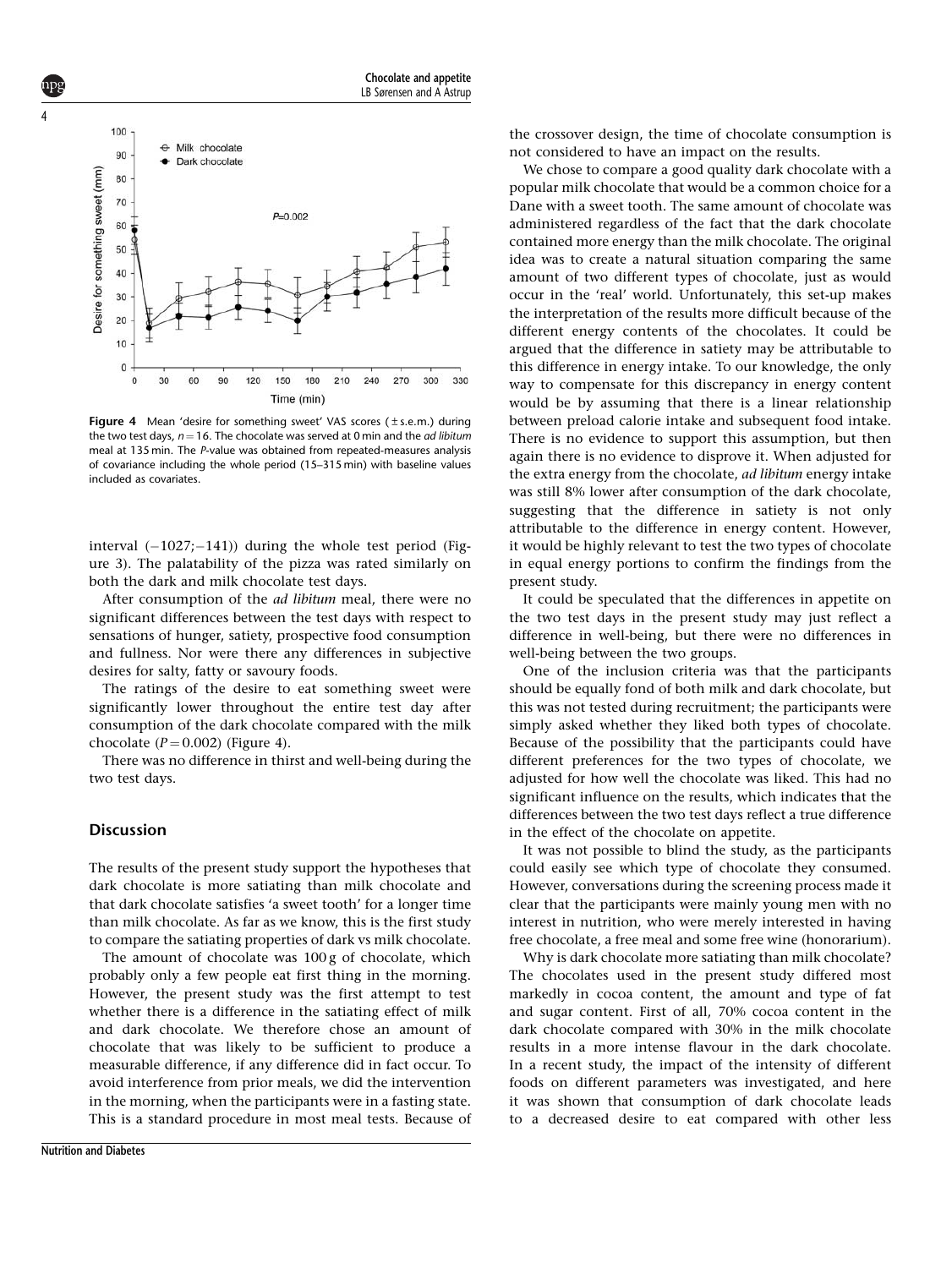<span id="page-4-0"></span>intense-tasting foods.<sup>[9](#page-5-0)</sup> Secondly, the amount of fat was 24% greater in the dark chocolate than in the milk chocolate, and the fat in the dark chocolate was exclusively cocoa butter, whereas the milk chocolate contained both cocoa butter and butter fat. Studies have shown that cocoa butter (chocolate) has a neutral effect on blood lipids, $11$  and it has been suggested that this is because of the high content of stearic acid (32–36%), which should either delay the transit time or lower the digestibility of the cocoa butter.<sup>[11](#page-5-0)</sup> However, though animal studies have shown that cocoa butter has a low digestibility, it is well absorbed in humans, both with high and moderate intakes.<sup>[12](#page-5-0)</sup> There have been no studies measuring the gastro-intestinal (GI)-transit time of cocoa butter. If the GI-transit time of the dark chocolate is longer because of the higher content of cocoa butter, then this will lead to a delayed absorption of fat in the GI tract. A delayed absorption of fat leaves more undigested fatty acids in the GI tract, which could lead to increased release of appetite-regulating GI hormones, such as cholecystokinin, glucagon-like peptide-1 and peptide YY.[13–15](#page-5-0)

The protein content was 2.9 g (33%) higher in the dark chocolate than in the milk chocolate corresponding to 8.9 E% and 6.0 E%, respectively. Several single-meal studies with high-protein diets (25 E% or more) have shown increased satiety from protein.[16](#page-5-0) As far as we know, only one study has been done with low doses of protein, and in that study low-dose protein-enriched beverages (1–4 E%) suppressed subjective feelings of hunger and fullness but had no significant effect on energy intake 120 min after con-sumption of the protein preload.<sup>[17](#page-5-0)</sup> This suggests that the difference in protein content in the present study does not explain the difference in the effect on energy intake.

It could be speculated that the differential effects of the two types of chocolate may be explained both by the difference in the sensory properties (for example, the flavour intensity) and a difference in GI-transit time, as well. We expected an immediate effect on the ratings of appetite due to the differences in the sensory properties of the two chocolates and this is reflected in the VAS slopes. The continuing difference in appetite could be due to an increasing effect originating from different GI-transit times that gradually overlap the decline in the effect of the sensory properties.

When a food is eaten, this food (and other related foods) drops in ratings of pleasantness relative to foods that have not been eaten. This phenomenon is referred to as sensory-specific satiety.<sup>[18](#page-5-0)</sup> According to this phenomenon, it could be expected that the desire to eat something sweet would be lower after consuming the milk chocolate compared with the dark chocolate, as the milk chocolate was sweeter. However, this was not the case and the decrease in the desire to eat something sweet immediately after eating the chocolate was the same for both types, whereas ratings were higher for the remainder of the test period on the milk-chocolate test day compared with the dark-chocolate test day.

As chocolate is an energy rich food, it would be relevant to compare the effect of smaller amounts of dark and milk

chocolate on appetite and energy intake and on body weight. A long-term study with fixed amounts of chocolate as a dietary supplement and using ad libitum test meals would be one way to investigate this. In order to learn more about the mechanisms behind the differences in the effect of the chocolates on appetite, the present study could be repeated (with equal energy portions) with the inclusion of assessments of the subjects' perception of the sensory properties of the chocolates, measurements of gastric emptying and concentrations of cholecystokinin, glucagon-like peptide-1 and peptide YY. A study examining the effects of chocolate ad libitum on satiety and satiation would also be relevant.

In conclusion, the present results suggest that dark chocolate promotes satiety, lowers the desire to eat something sweet and suppresses energy intake compared with milk chocolate, although further research is needed to validate these results.

## Conflict of interest

Professor A Astrup received research support from more than 100 food companies for other studies. Professor Astrup reports serving as an executive board member of Obesity International Trading (United Kingdom), Beer Knowledge Institute (the Netherlands), Global Dairy Platform (United States) and Nordic Food Lab (Denmark); serving on the European Almond Advisory Board and on the boards of 7TM Pharma, NeuroSearch, Basic Research, Merck, Johnson & Johnson Pharmaceutical Research & Development, Jenny Craig and Kraft; acting as a consultant or advisory board member for 7TM Pharma, NeuroSearch, Basic Research, Merck, Johnson & Johnson Pharmaceutical Research & Development, Pfizer, Vivus, Jenny Craig, Almond Board of California and Kraft; and receiving lecture fees from the Almond Board of California, Arla, Campina and Astellas Pharma. LB Sorensen declares no conflict of interest.

### Acknowledgements

We thank Yvonne Fatum, Charlotte Kostecki and Christina Cuthbertson for the technical support, and Maiken Juul Hansen, Marianne From, Eva Nydal Jensen and Fatma Al-Abaiji for their help with data collection. We gratefully acknowledge the participation of all the persons involved in the study. The study was funded by an internal grant from the Department of Human Nutrition, Faculty of Life Sciences, University of Copenhagen, Denmark.

#### References

5

<sup>1</sup> Grassi D, Desideri G, Ferri C. Blood pressure and cardiovascular risk: what about cocoa and chocolate? Arch Biochem Biophys 2010; 501: 112–115.